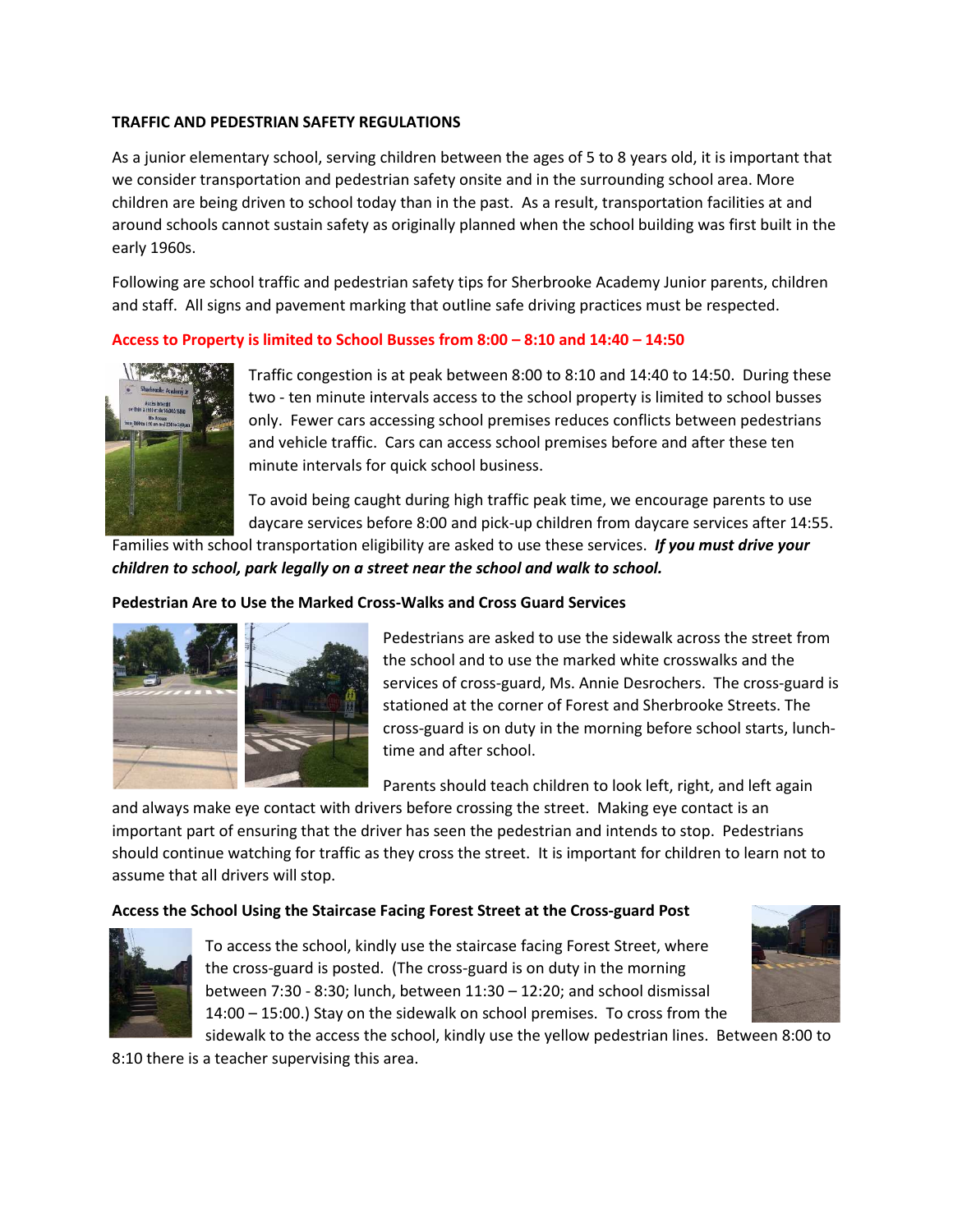#### **Student Entry and Dismissal at School Gate**



Morning student entry and after school dismissal is at the school gate (facing Forest Street). Parents can walk their children to the gate in the morning. After school the children will be dismissed from this gate and parents can meet their children here. Parents are not permitted in the schoolyard. Parents having school business, are to access the school through the main entrance. Between 8:00 to 8:10 there is a teacher supervising this area and there is a teacher supervising the school door entry.

## **Vehicles Accessing the School**



*There is no access to vehicles between 8:00 to 8:10 and 14:40 to*  14:50. During these two - ten minute intervals access to the school property is limited to school busses only. Outside these ten minute intervals cars accessing the school premises are to use the left lane. For school business less than 15 minutes cars can be parked to the right of the

left lane and access the main school entrance or daycare. The school parking lot is restricted for school personnel only. Parents and visitors are to park along the school vicinity streets.

#### **Emergency Lane**



The Emergency Lane is to the right. This lane is to be kept cleared at all times. Only school busses are permitted to use this lane to drop-off and pick-up children using the bus services. There is a teacher on bus duty at 8:00 and 14:30.

#### **Handicap Parking**



Parking spaces identified by this pictogram are reserved for the disabled people.